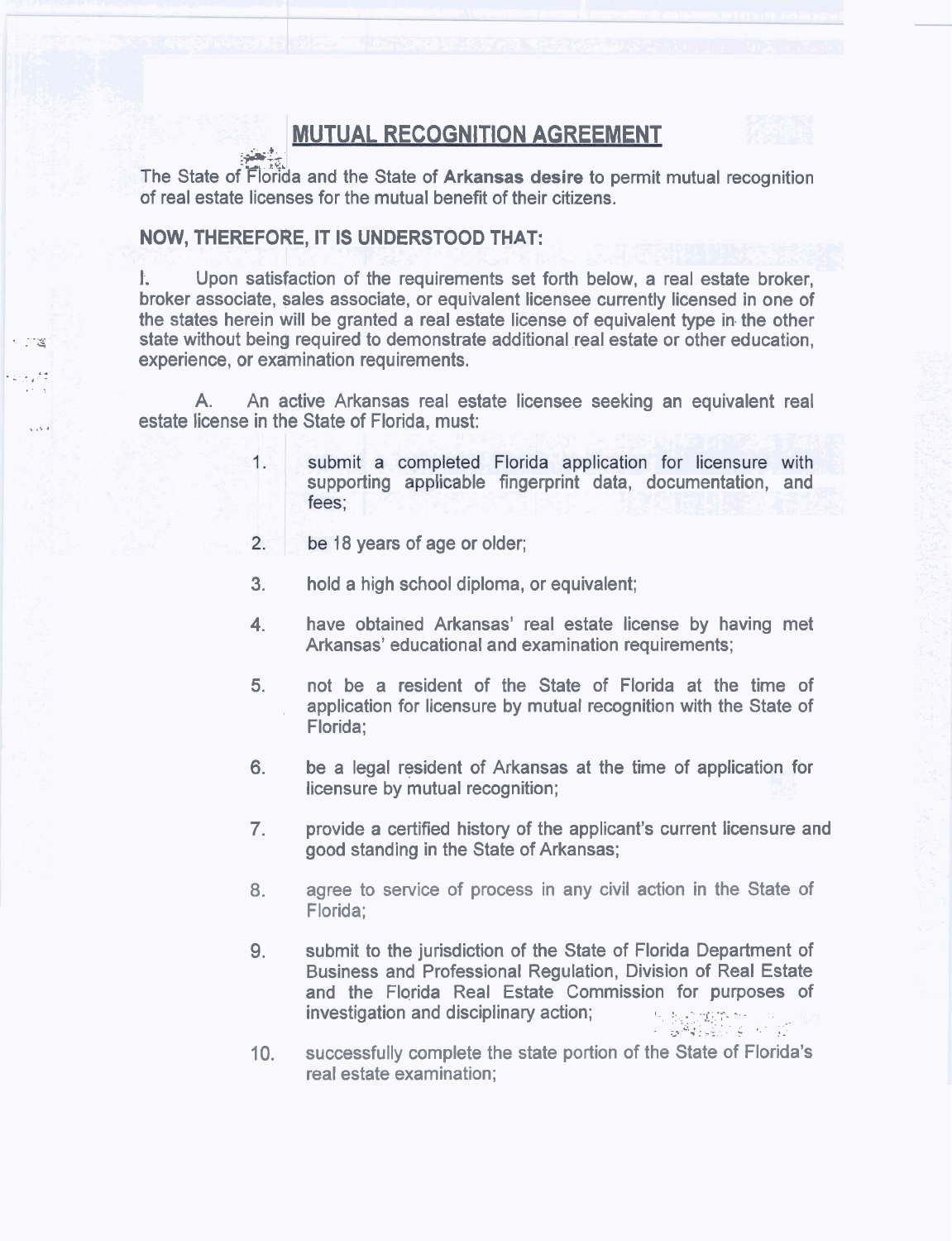- $11.$ comply with the State of Florida's post licensing requirements:
- 12. **Comply with the State of Florida's continuing education course** requirements;
- **13.**  agree to be bound by the Florida Statutes, the Florida Administrative Code, and any other rules and regulations applicable to Florida real estate licensees; and
- **14.** if a broker applicant, have held an active real estate license in the State of Arkansas for at least **12** months during the five years immediately preceding his/her application for mutual recognition licensure with the State of Florida.

B. An active Florida real estate licensee seeking an equivalent real estate license in Arkansas must:

- **1.**  submit a completed Arkansas application for licensure with supporting applicable fingerprint data, documentation, and fees;
- **2.**  be **18** years of age or older;
- **3.**  hold a high school diploma, or equivalent;
- have obtained Florida real estate license by having met 4. Florida's educational and examination requirements;
- **5.** not be a resident of the State of Arkansas at the time of application for licensure by mutual recognition with the State of Florida;
- **6.**  be a legal resident'of Florida at the time of application for licensure by mutual recognition;
- **7.**  provide a certified history of the applicant's current licensure and good standing in the State of Florida;
- **8.**  agree to service of process in any civil action in the State of Arkansas';
- **9.**  submit to the jurisdiction of the Arkansas Real Estate Commission for purposes of investigation and disciplinary action in Arkansas';
- 10. Successfully complete the state portion of Arkansas real estate , examination;
- **11.** comply with the State of Arkansas' post licensing requirements;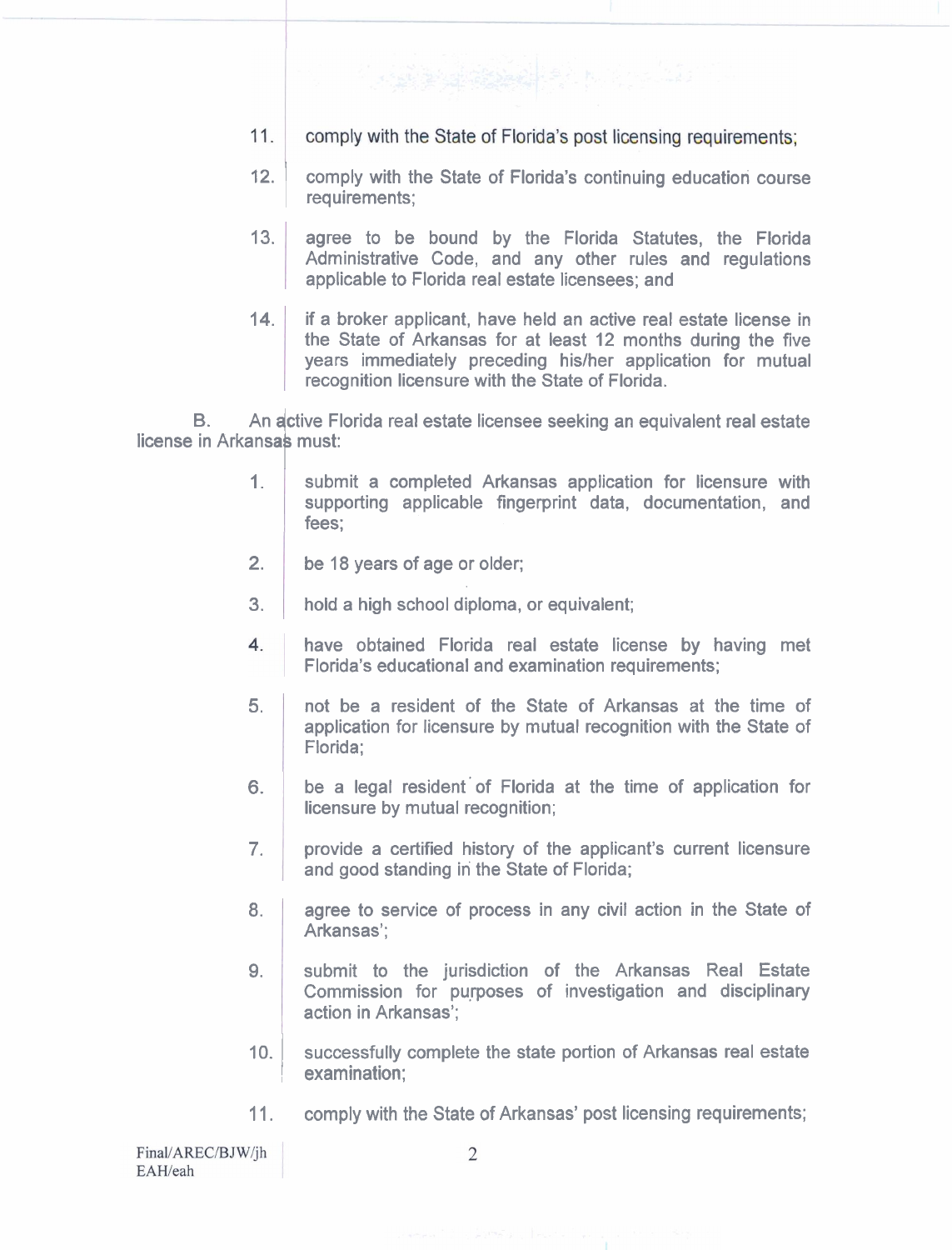- $12.$ Comply with the Sate of Arkansas' continuing education course requirements;
- $13.$ agree to be bound by Arkansas' statutes and Commission regulations applicable to Arkansas' licensees;
- $14.$ If a broker applicant, have held an active real estate license in the State of Florida for at least **12** months during the five years immediately preceding his/her application for mutual recognition licensure with the State of Arkansas.

 $C_{\cdot}$ The certified licensure history required herein shall be issued by the applicable state agency in the state from which the applicant is applying and set forth:

- the applicant's name, legal entity or person for whom the  $1.$ applicant is associated or employed, business address, and residence address:
	- **2.** I type of license held by the applicant and the license number;
	- $3<sup>1</sup>$ the commencement date of licensure and the expiration date of applicant's current license;
	- $4.$ a complete record of any disciplinary action taken or disciplinary proceeding pending against the applicant; and
	- 5. the applicant's criminal record history, if contained in the agency's records.
- D. Each state's application shall contain or be accompanied by:<br>1. The anticre and intervocable consent, to be signed by the applicant
	- an irrevocable consent, to be signed by the applicant, that service of process in any action against the applicant arising out of the applicant's real estate activities in the state to which the applicant is applying may be made by delivery of the process on the administrator/director of the real estate licensing agency in such state; and
	- an attest statement that the applicant has read and agrees to  $3.$ comply with all provisions of the real estate license laws and rules or regulations in the state in which the applicant is applying for licensure and to cooperate with any investigation by the licensing agency in such state with regard to allegations of violations of that state's real estate license law and rules or regulations.